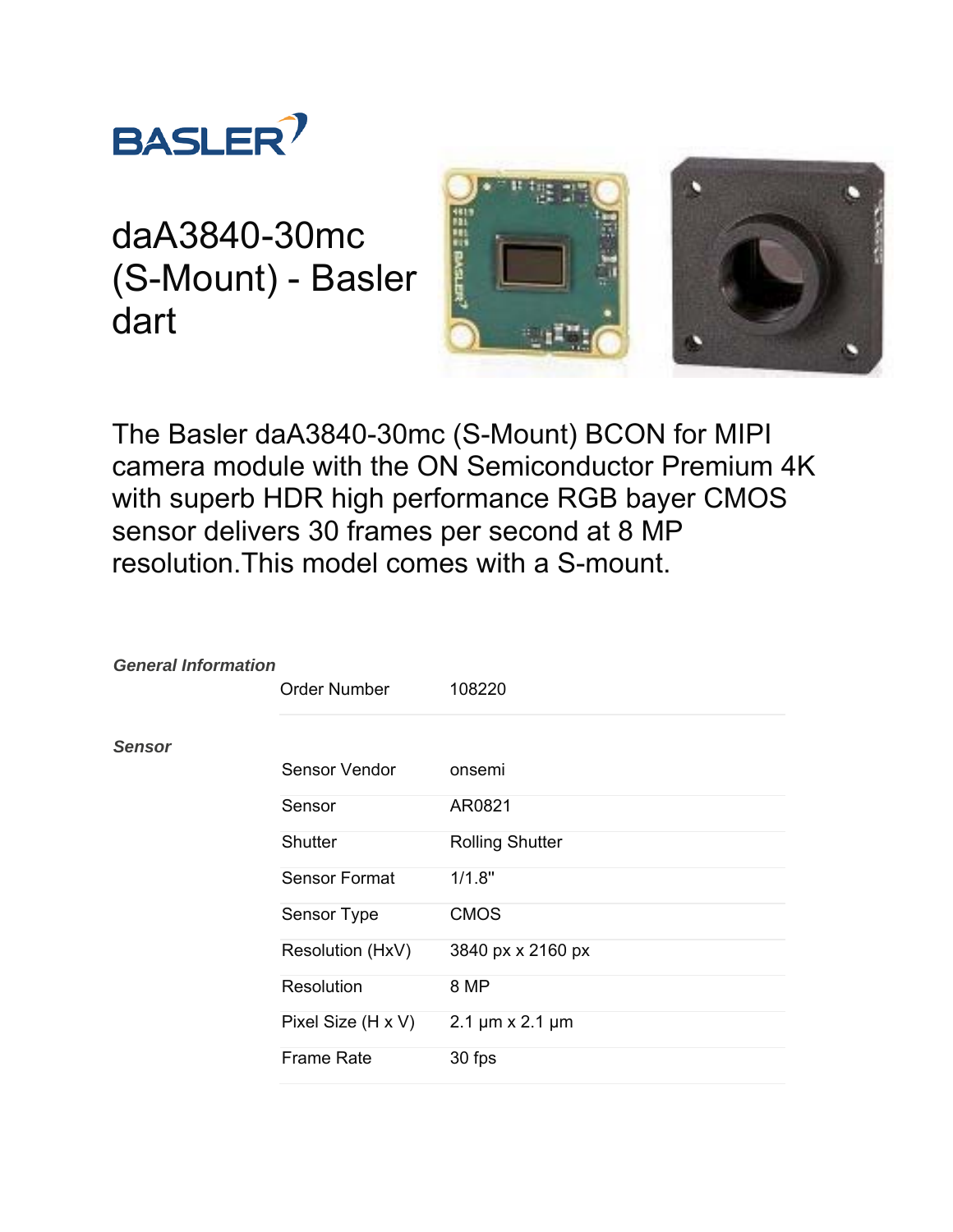## *General Information*

|                    | Mono/Color                            | Color                                                                                                  |
|--------------------|---------------------------------------|--------------------------------------------------------------------------------------------------------|
| <b>Camera Data</b> |                                       |                                                                                                        |
|                    | Interface                             | <b>BCON</b> for MIPI                                                                                   |
|                    | Pixel Bit Depth                       | 10 bit bits                                                                                            |
|                    | Synchronization                       | free-run<br>٠<br>software trigger                                                                      |
| п                  | Image Processing                      | Host processor (ISP)                                                                                   |
|                    | <b>Exposure Control</b>               | programmable via the camera API<br>٠<br>automatic<br>п<br>manual<br>٠                                  |
| п                  | Digital Input                         | 2                                                                                                      |
|                    | <b>Digital Output</b>                 | $\overline{2}$                                                                                         |
|                    | Power Supply                          | 5V DC (via BCON for MIPI interface)<br>٠                                                               |
| ٠                  | Power Requirements 0.6 W<br>(typical) |                                                                                                        |
| <b>Housing</b>     |                                       |                                                                                                        |
|                    | Housing Type                          | <b>Board Level</b>                                                                                     |
|                    | x H                                   | Housing Size (L x W 17.5 mm x 29 mm x 29 mm                                                            |
|                    | Lens Mount                            | S-mount<br>٠                                                                                           |
| п                  | Weight (typical)                      | 9g                                                                                                     |
| <b>Conformity</b>  |                                       |                                                                                                        |
|                    | Conformity                            | <b>RoHS</b><br><b>CE</b><br><b>FCC</b><br>٠<br>GenICam<br>٠<br>MIPI CSI-2<br>٠<br>UL<br>٠<br>EAC<br>KC |